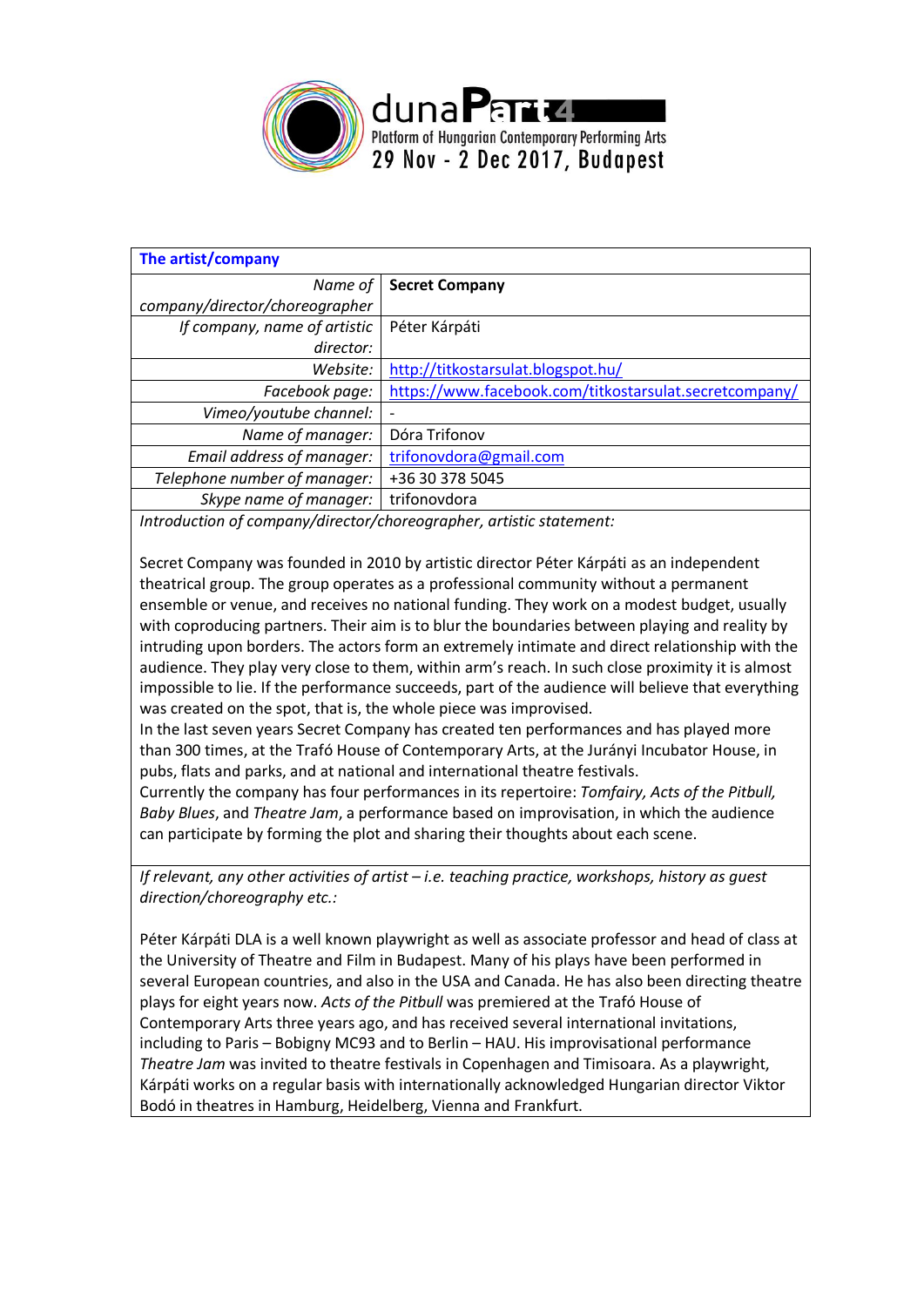

dunaPart4 Platform of Hungarian Contemporary Performing Arts

29 Nov - 2 Dec 2017, Budapest

| <b>Production in the dunaPart selection:</b> |   |                                                                                                                                                                        |  |
|----------------------------------------------|---|------------------------------------------------------------------------------------------------------------------------------------------------------------------------|--|
| Title of production:                         |   | Tomfairy - or the birth of the world hero whose                                                                                                                        |  |
|                                              |   | godmother was Saint Peter                                                                                                                                              |  |
| Year and place of premiere:                  |   | 2017, Trafó House of Contemporary Arts                                                                                                                                 |  |
| Length:                                      |   | 80 mins                                                                                                                                                                |  |
| Cast, creative team:                         |   | With: Angéla Stefanovics, Ádám Fekete, Zola Szabó, Pál<br>Kárpáti, Balázs Viktor, Máté Dezső Georgita, Liza Kárpáti<br>Dramaturge: Anna Zsigó<br>Music: András Csizmás |  |
|                                              |   | Set: Veronika Keresztesova                                                                                                                                             |  |
|                                              |   | Production: Dóra Trifonov                                                                                                                                              |  |
|                                              |   | Carpenter: Ágoston Szabó Sipos                                                                                                                                         |  |
|                                              |   | Consultant: Gáspár Téri                                                                                                                                                |  |
|                                              |   | Written and directed by: Péter Kárpáti                                                                                                                                 |  |
| Link to the trailer:                         |   |                                                                                                                                                                        |  |
| Link to the full length recording-           |   |                                                                                                                                                                        |  |
| with password if applicable:                 |   |                                                                                                                                                                        |  |
| Coproducers:                                 |   | Trafó House of Contemporary Arts                                                                                                                                       |  |
|                                              |   | <b>FÜGE Association</b>                                                                                                                                                |  |
| Supporters:                                  |   | <b>National Cultural Fund</b>                                                                                                                                          |  |
| Past international tours and                 |   |                                                                                                                                                                        |  |
| festival presentations                       |   |                                                                                                                                                                        |  |
| (venue/festival, city)                       |   |                                                                                                                                                                        |  |
| Number of performers:                        | 7 |                                                                                                                                                                        |  |
| Total number of people on tour:              |   | 10 (7 performers, 1 director, 1 technician, 1 tour                                                                                                                     |  |
|                                              |   | manager)                                                                                                                                                               |  |
| <b>Basic technical requirements</b>          |   |                                                                                                                                                                        |  |
| Size of stage (width x depth x height)       |   | $8 \times 8 \times 3,5$                                                                                                                                                |  |
| Scale of venue (small/medium/large)          |   | small (the audience is seated in the same space                                                                                                                        |  |
|                                              |   | with the stage, maximum audience number: 80)                                                                                                                           |  |
| Length of setup and strike:                  |   | 3 hours setup / 1 hour strike                                                                                                                                          |  |
| Any particular technical requirement:        |   | need of a white ceiling (or a screen fixed on the                                                                                                                      |  |
|                                              |   | ceiling) because of projection                                                                                                                                         |  |

*Synopsis/Description of performance:*

*Tomfairy (Tótferi),* the latest premiere by Secret Company, is a mystery play based on legends and folk tales about Jesus Christ and Saint Peter, who wander around towns and villages, visiting the poorest of the poor. Countless variations of these tales can be found everywhere in European cultural heritage, similarly to visions and legends about doomsday.

*Tomfairy (Tótferi)* is a play about poverty and hope, mixing tradition with ingenuity. Hungarian playwright Péter Kárpáti creates a new language in his play, where the universe of Hungarian folk-tales unfolds in a vivid and reflective way, relating strongly to our present day and age. The live instrumental music played by the actors during the performance completes the play's visionary world.

This is the theatre of the poor, in its strictest sense: it operates with only a few items on stage, but with plenty of playfulness and humour, with the added bonus of not being site-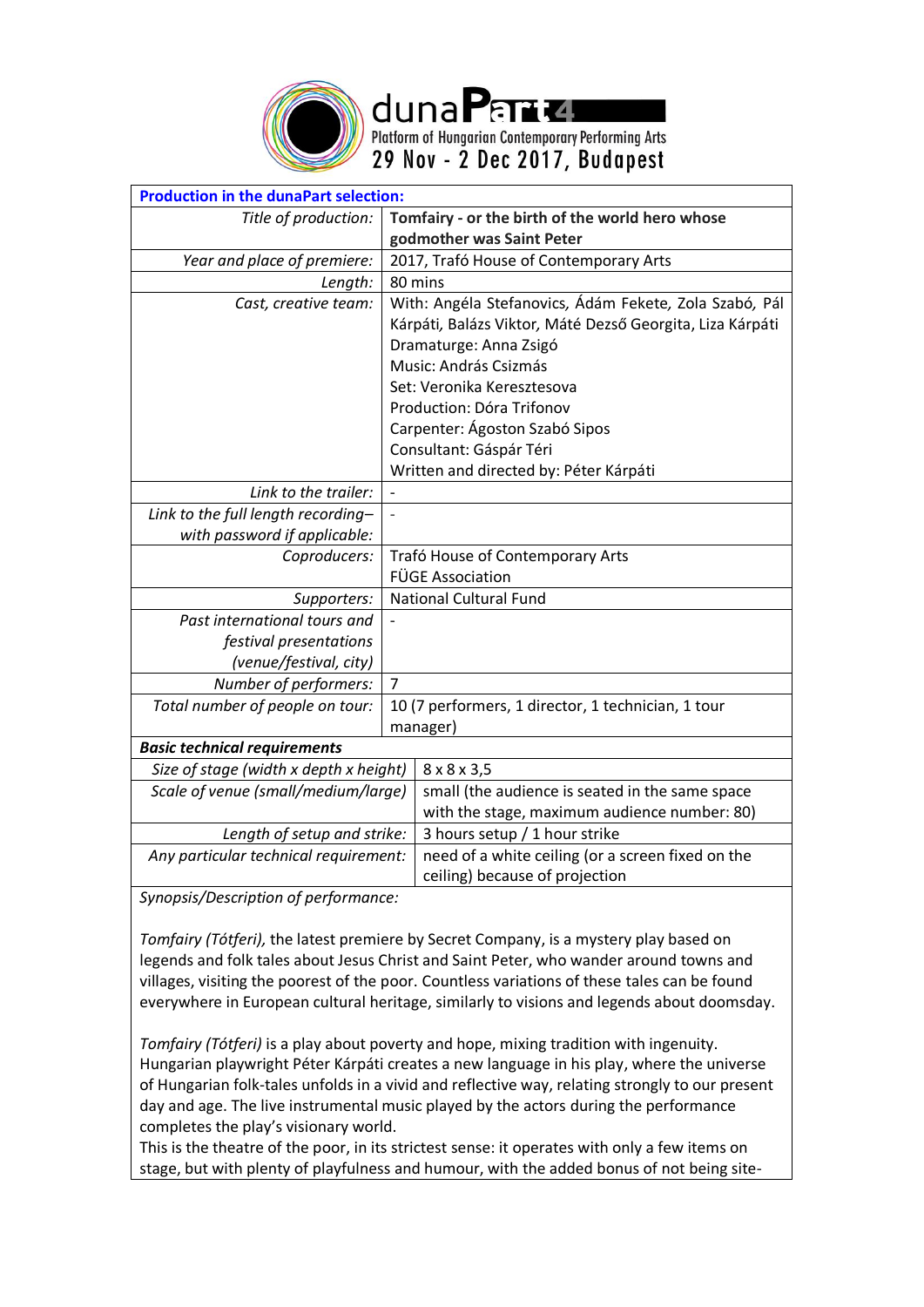

## specific..

A baby has to face countless dangers even before being born. This is particularly true when the baby in question is Tomfairy, the world hero. Meanwhile, the boar's choir sings in the attic, joining the story on bombardon and mangle.

Péter Kárpáti about *Tomfairy*: *"As cultures interweave, change, perish and are reborn, the greatest accomplishments of human imagination are being passed on. It means that there is some kind of a continuity, only we lack the sense of this continuity: that what we imagine now has been imagined by others in some way or another five hundred, a thousand, or two thousand years before. (…) That is the reason why rummaging out these perished legends is important to me. Saving treasures. For example when I hit upon the Jesus-legends and endof-the-world visions in our folklore, I knew instantly that I wanted to bring these wonderworlds into our common knowledge, that I wanted to save them."*

## *Review extracts with links:*

*"The rich world of Hungarian folk tradition, folk tales and legends was Péter Kárpáti's inexhaustible source this time. (…) What makes this play exciting and unique is how tradition and ingenuity, a mythical knowledge saved through thousands of years and the reflection of our present time interlock in a truly masterful way." Mónika Szűcs, Ellenfény*

*"Tótferi was staged by Péter Kárpáti with a remarkably gripping cast and strikingly powerful acting..."*

## *Anna Fehér, [szinhaz.net](http://szinhaz.net/2017/09/20/feher-anna-4moz-6-24-26/)*

*"This play is comprised of snow, spider webs, dry leaves, and the steam and hope of brandy. At the end, the attic is filled with bacon from wild boars, but the wind blows everything away, and only a memory lingers – one that stays with us forever. (...) Perhaps it was acknowledging the nature of the source material that gave Kárpáti the strength to resist the temptation of a conventional plot, and the courage as a director to create a dramaturgy with rules that can best be compared to entropy. Not only does the space expand in three directions, the characters too can simply leap through the wormholes of time. (...) The fact is that this kind of community theatre, created by Péter Kárpáti and the Secret Company, has a name. It is legitimate to define it as mystery, because we are watching a ritual. And rituals have impact. (...) Like it or not, this is a sacred theatre, sacred in the Brookian sense. Anyone who doubts me should check it out for themselves."*

*Katalin Gabnai, [Revizoronline](http://revizoronline.com/hu/cikk/6813/titkos-tarsulat-totferi-trafo/)*

| <b>Other productions currently on tour No 1:</b> |                                                                                |  |  |
|--------------------------------------------------|--------------------------------------------------------------------------------|--|--|
| Title of production:   Acts of the Pitbull       |                                                                                |  |  |
| Year and place of premiere:                      | 2011                                                                           |  |  |
| Length:                                          | 90 mins                                                                        |  |  |
|                                                  | Cast, creative team:   Performers: Zsolt Nagy, Angéla Stefanovics, Zola Szabó, |  |  |
|                                                  | Natasa Stork, Zsuzsa Lőrincz, Martin Boross                                    |  |  |
|                                                  | Writer: Péter Kárpáti                                                          |  |  |